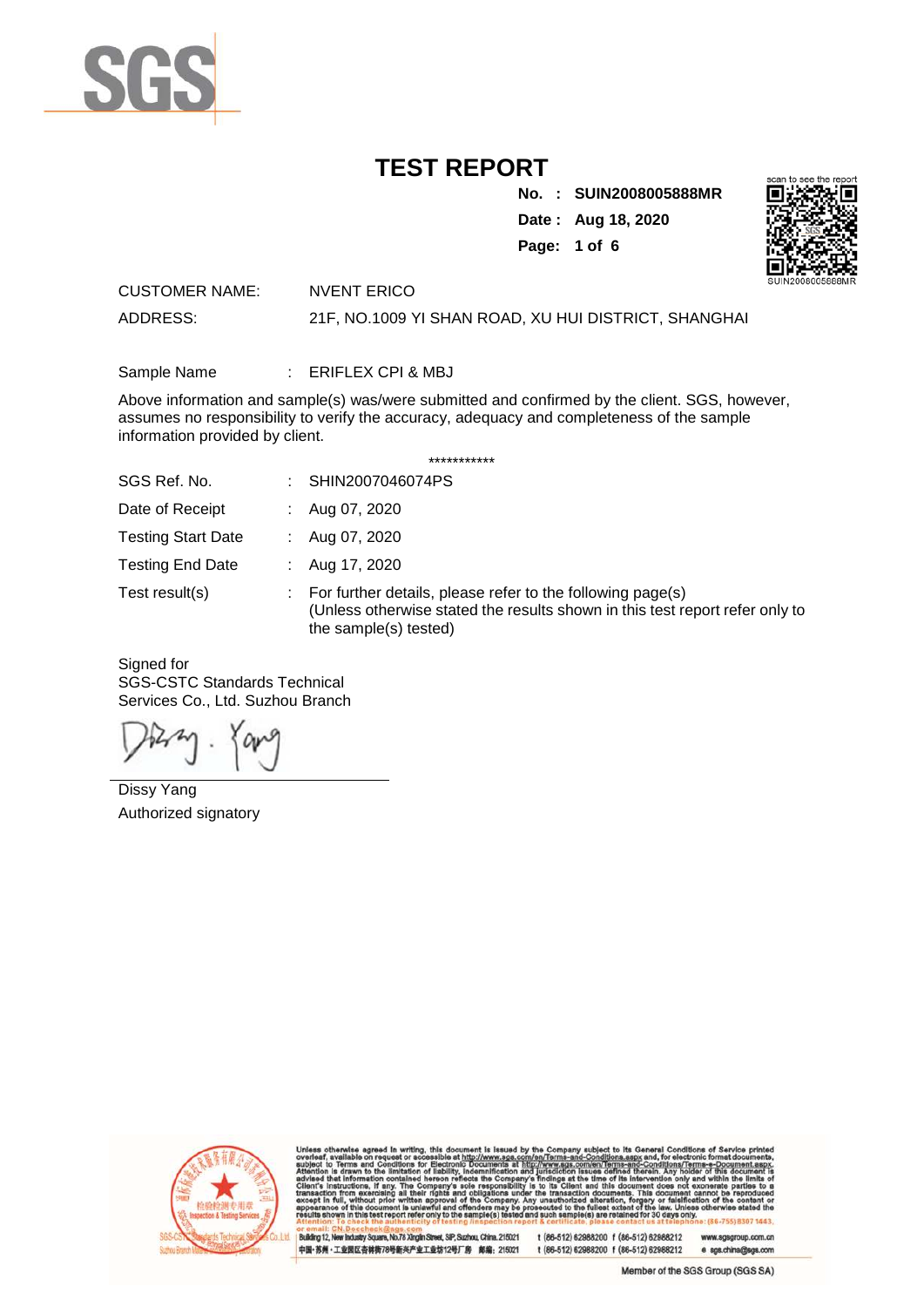

**No. : SUIN2008005888MR Date : Aug 18, 2020 Page: 2 of 6** 

Summary of Results:

| No. | $\tau$ est Item       | Test Method                      | Result     | Conclusion |
|-----|-----------------------|----------------------------------|------------|------------|
|     | <b>Vibration Test</b> | ISO 6469-1: 2019 Section 6.2.2.1 | See result |            |

Note: Pass : Meet the requirements;

Fail : Does not meet the requirements;

/ : Not Apply to the judgment.



**NWW.B** (443)

or email: GN.Doccheck@sgs.com<br>|Building 12, New Industry Square, No.78 Xinglin Street, SIP, Suzhou, China.215021<br>|中国·苏州 · 工业园区杏林街78号新兴产业工业坊12号厂房 / 邮编:215021

t (86-512) 62988200 f (86-512) 62988212 www.sgsgroup.com.cn t (86-512) 62988200 f (86-512) 62988212 e sgs.china@sgs.com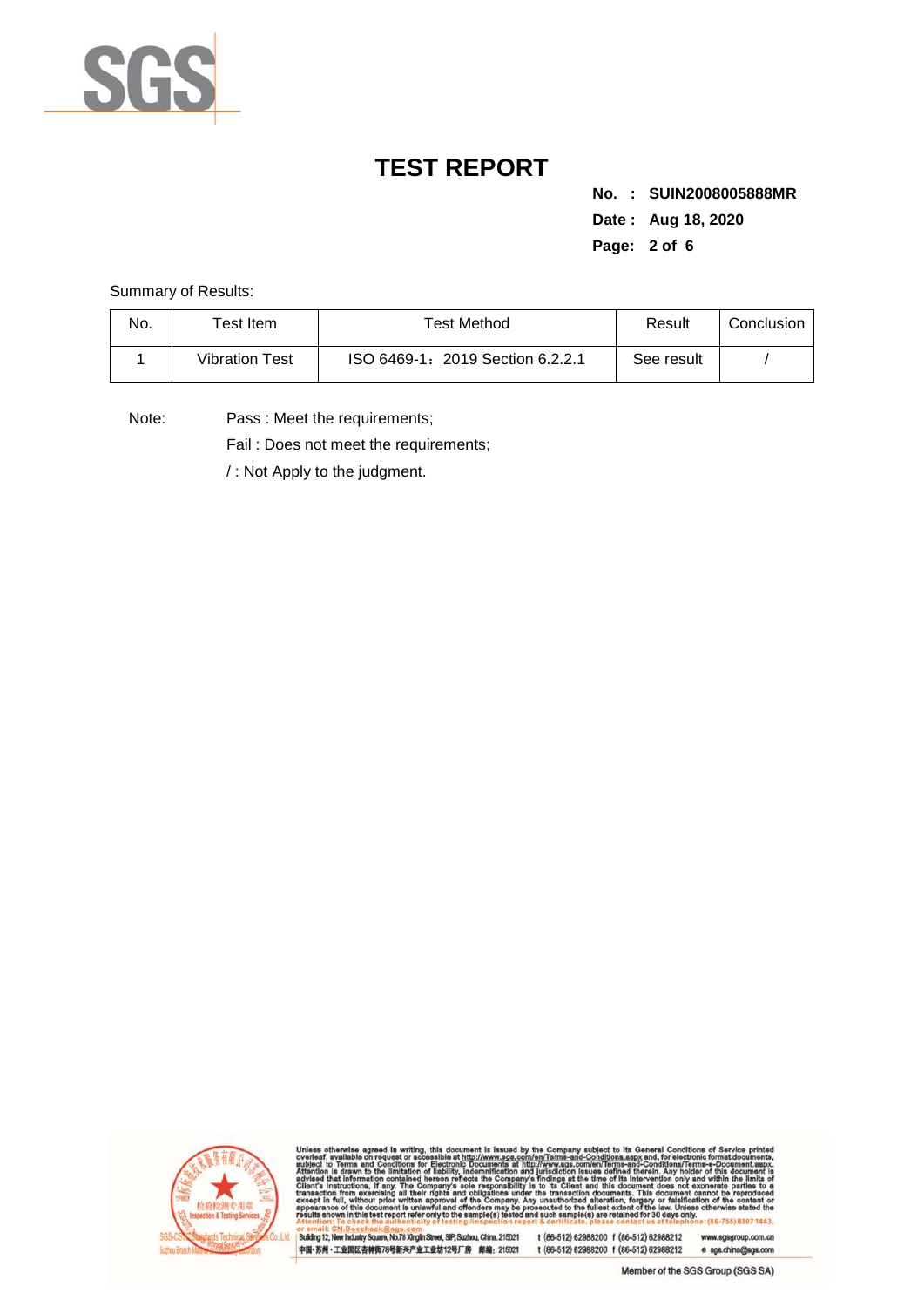

**No. : SUIN2008005888MR Date : Aug 18, 2020 Page: 3 of 6** 

Test Item: Vibration Test

Sample Description: ERIFLEX CPI & MBJ

Test Method: ISO 6469-1:2019 Section 6.2.2.1

#### Test Condition:

Test Direction: Z, X, Y axis

Test Duration: 12 hour/axis, Total 36 hours

| Z axis            |                                                   | X axis            |                                                                      | Y axis            |                                                       |
|-------------------|---------------------------------------------------|-------------------|----------------------------------------------------------------------|-------------------|-------------------------------------------------------|
| Frequency<br>(Hz) | Spectral<br>Density<br>$(m/s2)$ <sup>2</sup> /Hz) | Frequency<br>(Hz) | <b>Spectral Density</b><br>$($ (m/s <sup>2</sup> ) <sup>2</sup> /Hz) | Frequency<br>(Hz) | <b>Spectral Density</b><br>$(m/s2)$ <sup>2</sup> /Hz) |
| 5                 | 0.0481                                            | 5                 | 0.0289                                                               | 5                 | 0.1925                                                |
| 10                | 0.5774                                            | 20                | 0.2887                                                               | 15                | 0.2887                                                |
| 15                | 0.3849                                            | 200               | 0.0006                                                               | 50                | 0.0289                                                |
| 200               | 0.0004                                            |                   |                                                                      | 200               | 0.0004                                                |
| RMS: 2.64 $m/s2$  |                                                   | RMS: 2.34 $m/s2$  |                                                                      | RMS: 2.51 $m/s2$  |                                                       |

Note: The test was performed in the following sequence of the three spatial directions: starting with Z, followed by X and finally Y.

Lab Environment Condition: 10℃~30℃, 25%RH~75%RH.

Test Result:

| ™est Item ∶           | Result                                           |  |
|-----------------------|--------------------------------------------------|--|
| <b>Vibration Test</b> | No visible mechanical damage (no broken strands) |  |



et, SIP, Suzhou, China. 215021 are, No.78 Xinglin Str 中国·苏州·工业园区杏林街78号新兴产业工业坊12号厂房 邮编: 215021 t (86-512) 62988200 f (86-512) 62988212 t (86-512) 62988200 f (86-512) 62988212 e sgs.china@sgs.com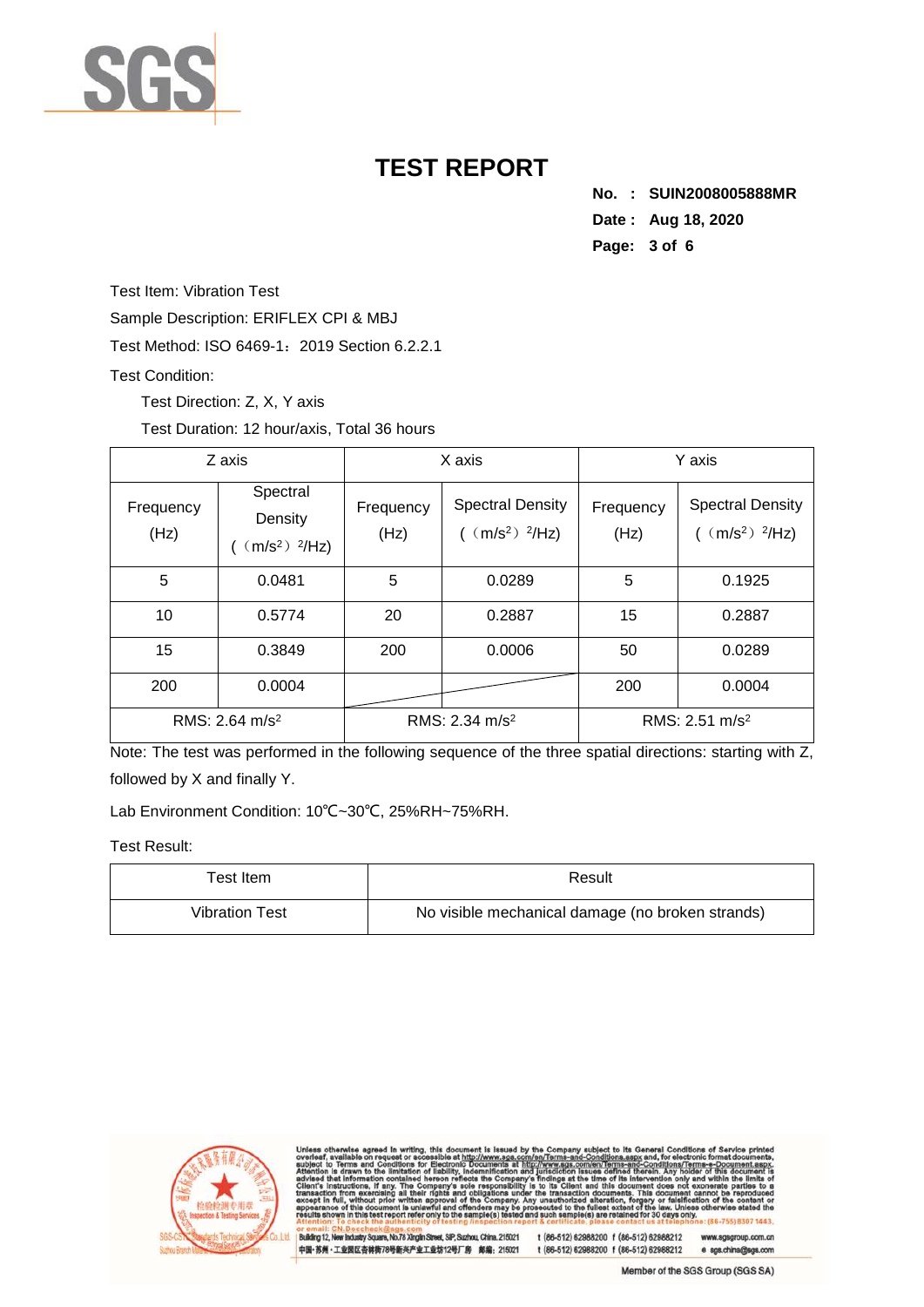

**No. : SUIN2008005888MR Date : Aug 18, 2020 Page: 4 of 6** 

Test Photo:





443

or email: GN.Doccheck@sgs.com<br>|Building 12, New Industry Square, No.78 Xinglin Street, SIP, Suzhou, China.215021<br>|中国·苏州 · 工业园区杏林街78号新兴产业工业坊12号厂房 / 邮编:215021

t (86-512) 62988200 f (86-512) 62988212<br>t (86-512) 62988200 f (86-512) 62988212 ww.sgsgroup.com.cn e sgs.china@sgs.com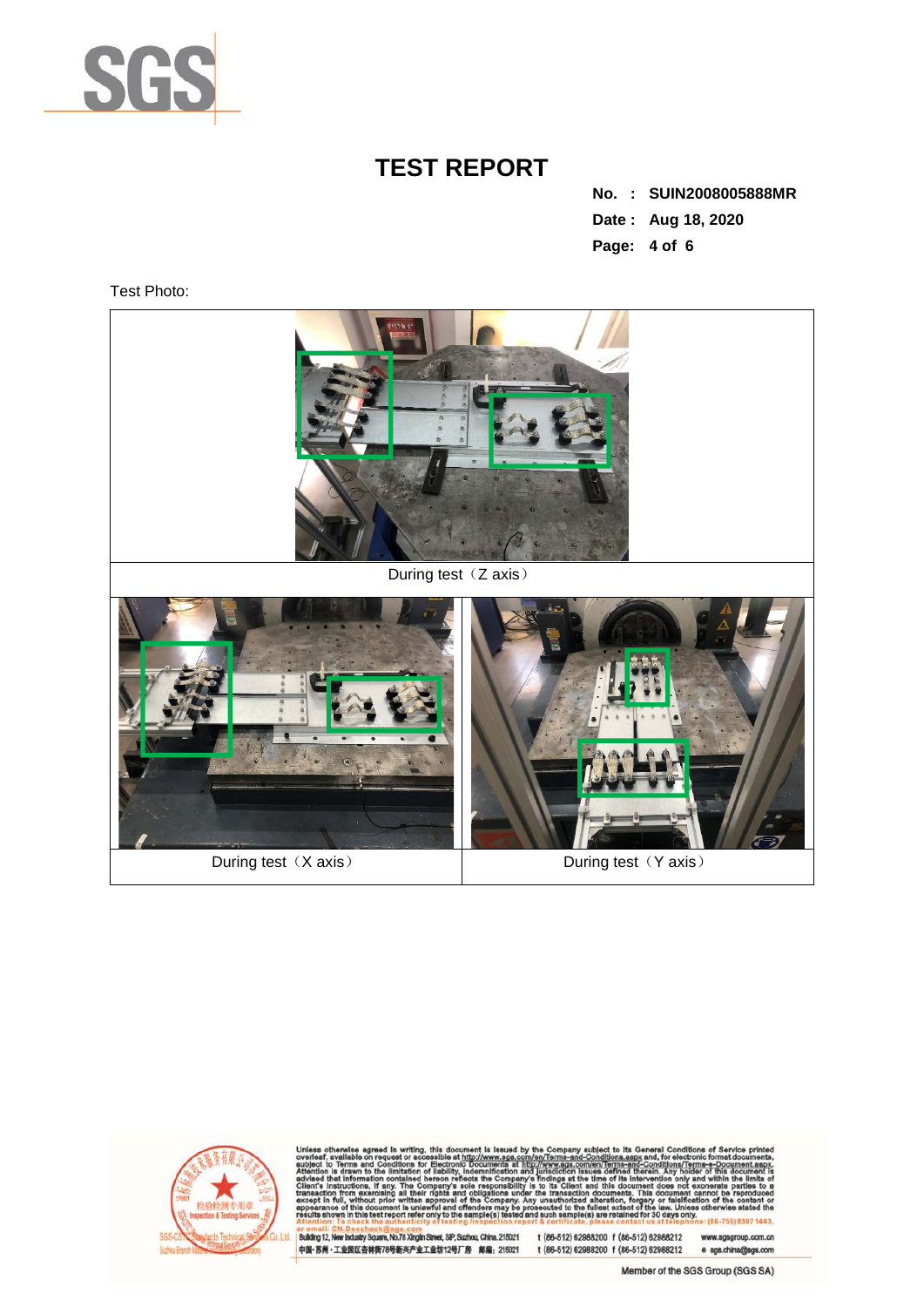

**No. : SUIN2008005888MR Date : Aug 18, 2020 Page: 5 of 6** 





443

or email: GN.Doccheck@age.com<br>|Building 12, New Industry Square, No.78 Xinglin Street, SIP, Suzhou, China. 215021<br>|中国-苏州 · 工业园区杏林街78号新兴产业工业坊12号厂房 第编:215021

t (86-512) 62988200 f (86-512) 62988212 up.com.cn t (86-512) 62988200 f (86-512) 62988212 e sgs.china@sgs.com

Member of the SGS Group (SGS SA)